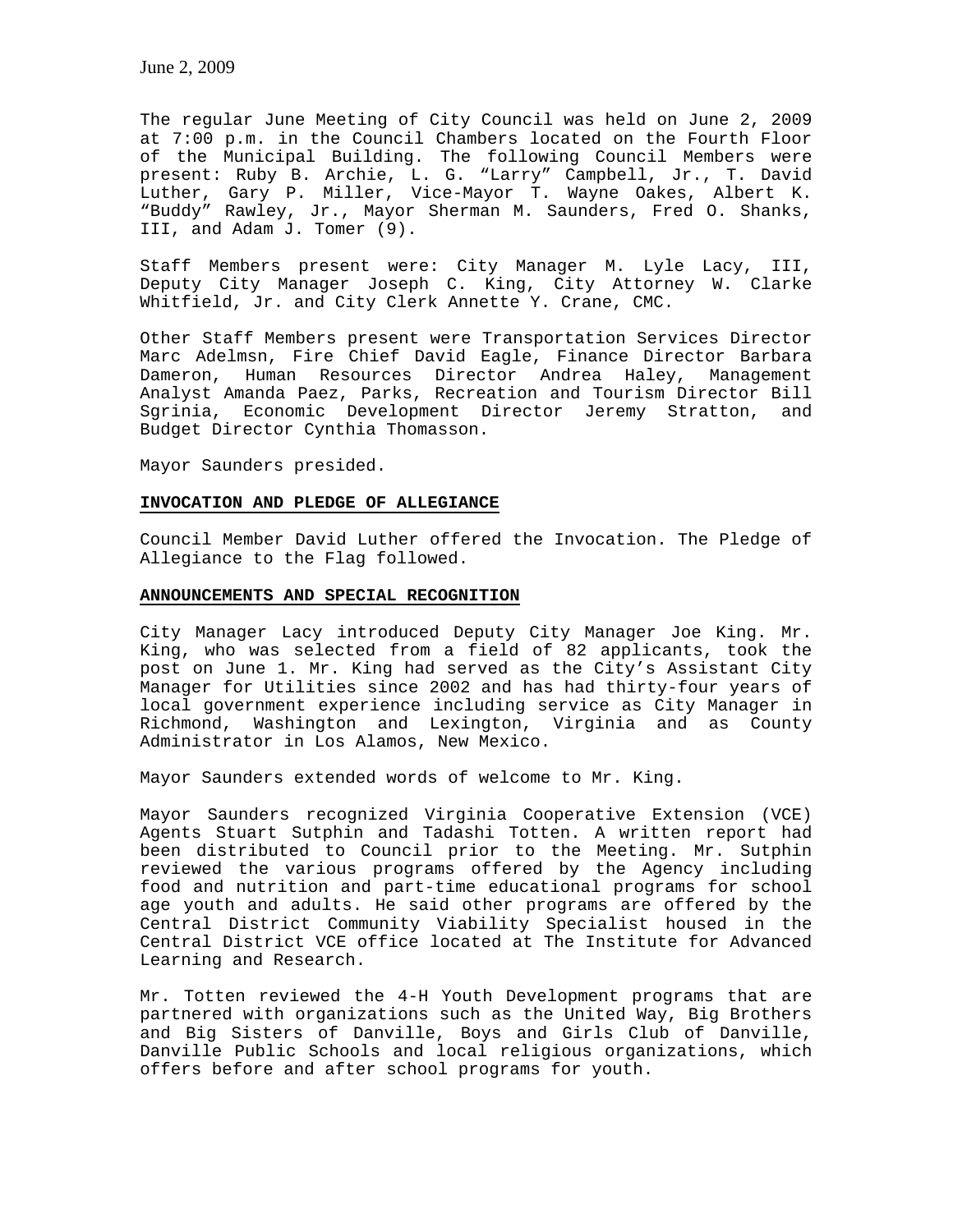Mayor Saunders recognized VEC Central District Director Monetta Marsh. Ms. Marsh thanked everyone for continued support of the programs offered by the VEC in Danville.

# **MINUTES**

Upon Motion by Council Member Shanks and second by Council Member Rawley, Minutes of the May 19, 2009 Regular Meeting of City Council were approved as presented. Draft copies had been distributed to Council Members prior to the Meeting.

# **PUBLIC HEARING – FISCAL YEAR 2009 BUDGET AMENDMENTS**

Mayor Saunders announced the following Budget Amendments had been previously discussed by Council and introduced for First Reading and would be further considered by Council in the public Hearing. He stated that after the Public Hearing was closed, there would be no separate discussion on these items and the item(s) would be enacted by one Motion. Should a Council Member or citizen desire to discuss any item(s), the item would be removed from the Consent Process and considered separately.

Mayor Saunders opened the floor for a Public Hearing to consider amendments to the Fiscal Year 2008-2009 Budget Appropriation Ordinance. Notice of the Public Hearing had been published in the Danville Register and Bee on May 25, 2009. No one present desired to be heard and the Public Hearing was closed.

Upon Motion by Council Member Shanks and second by Council Member Tomer, Ordinance No. 2009-05.16 presented by its First Reading on May 19, 2009 amending the Fiscal Year 2009 Budget Appropriation Ordinance by increasing revenues from the Tobacco Region Opportunity Fund and the Governor's Opportunity Fund for economic development incentive packages for an appropriation in the amount of \$3,294,168 and appropriating same was adopted by the following vote:

| VOTE: | $9 - 0$                                          |  |
|-------|--------------------------------------------------|--|
| AYE:  | Archie, Campbell, Luther, Miller, Oakes, Rawley, |  |
|       | Saunders, Shanks, and Tomer (9).                 |  |
| NAY:  | None $(0)$ .                                     |  |

Upon Motion by Council Member Shanks and second by Council Member Tomer, Ordinance No. 2009-05.17 presented by its First Reading on May 19, 2009 amending the Fiscal Year 2009 Budget Appropriation Ordinance by increasing revenues to provide for a grant from the Bill & Melinda Gates Foundation through the Virginia State Library in the amount of \$13,650 and a private gift in the amount of \$4,550 in support of additional technology at Danville Public Library and appropriating same for a total appropriation in the amount of \$18,200 was adopted by the following vote:

VOTE: 9-0 AYE: Archie, Campbell, Luther, Miller, Oakes, Rawley, Saunders, Shanks, and Tomer (9).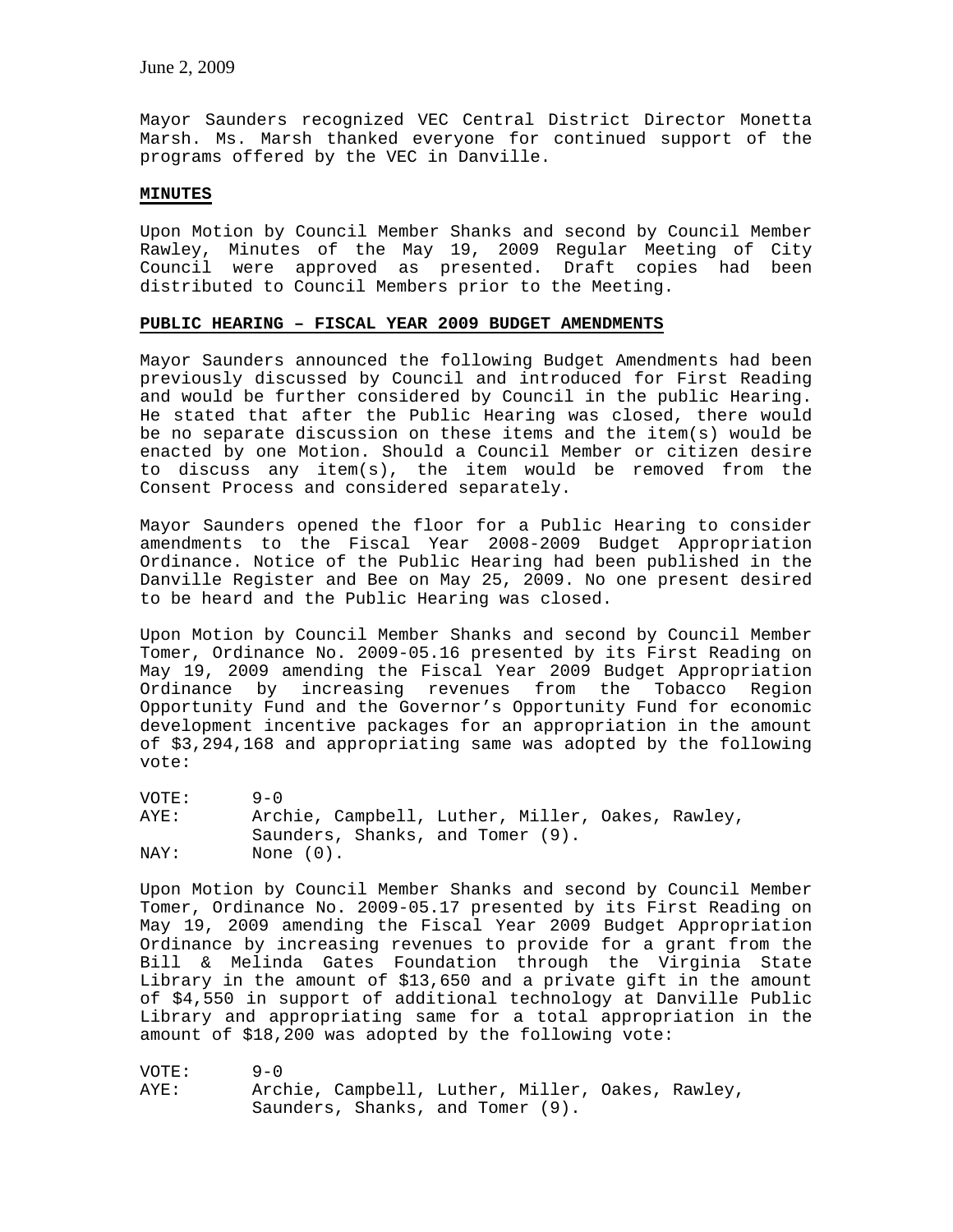NAY: None (0).

# **PUBLIC HEARING – TAX & FEE INCREASES FOR FY 2009-2010**

Mayor Saunders opened the floor for a Public Hearing to consider increases to various taxes and fees for Fiscal Year 2009-2010. Notice of the Public Hearing was published in the Danville Register and Bee on May 1, 8, 10 and 17, 2009.

Suzy's Deli owner Tommy Voaklander appeared to opposed the onecent increase in the food tax, citing bad economic conditions, among others, for his opposition. Council Members thanked Mr. Voaklander for presenting his concerns to Council.

No one further desired to be heard and the Public Hearing was closed.

Upon Motion by Council Member Shanks and second by Council Member Miller, Ordinance No. 2009-05.08 presented by its First Reading on May 19, 2009 amending and reordaining Section 37-97 of the Code of the City of Danville, Virginia to increase the Tax on Transient Lodgers from Three (3) percent to Six (6) percent effective July 1, 2009 was adopted by the following vote:

VOTE: 9-0 AYE: Archie, Campbell, Luther, Miller, Oakes, Rawley, Saunders, Shanks, and Tomer (9). NAY: None (0).

Upon Motion by Council Member Campbell and second by Vice-Mayor Oakes, Ordinance No. 2009-05.09 presented by its First Reading on May 19, 2009 amending and reordaining Section 37-141 of the Code of the City of Danville, Virginia to increase the Tax on Meals served in Restaurants or by caterers from Five (5) percent to Six (6) percent effective July 1, 2009 was adopted by the following vote:

VOTE: 9-0 AYE: Archie, Campbell, Luther, Miller, Oakes, Rawley, Saunders, Shanks, and Tomer (9). NAY: None (0).

Upon Motion by Council Member Luther and second by Council Member Tomer, Ordinance No. 2009-05.10 presented by its First Reading on May 19, 2009 amending and establishing certain building permit, inspection and Planning and Zoning fees and charges effective July 1, 2009 was adopted by the following vote:

VOTE: 9-0 AYE: Archie, Campbell, Luther, Miller, Oakes, Rawley, Saunders, Shanks, and Tomer (9). NAY: None (0).

Upon Motion by Council Member Rawley and second by Council Member Miller, Ordinance No. 2009-05.11 presented by its First Reading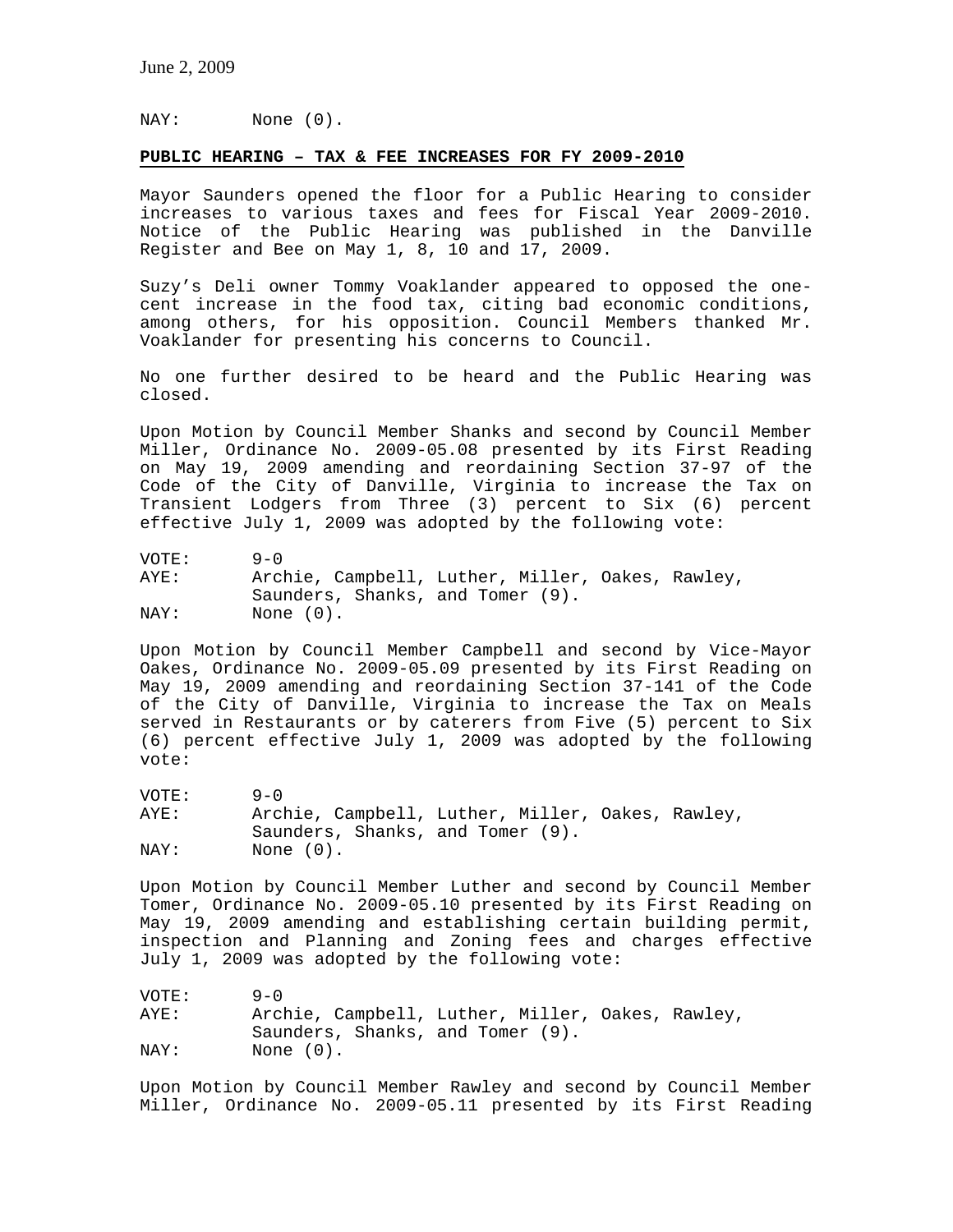on May 19, 2009 to amend the assessment for courthouse construction, renovation or maintenance was adopted by the following vote:

VOTE: 9-0 AYE: Archie, Campbell, Luther, Miller, Oakes, Rawley, Saunders, Shanks, and Tomer (9).<br>NAY: None (0). None  $(0)$ .

Upon Motion by Council Member Archie and second by Council Member Shanks, Ordinance No. 2009-05.12 presented by its First Reading on May 19, 2009 to adopt a City Tax on the probate of every will or grant of administration in the amount of One-Third (1/3) of the amount of the State Tax was adopted by the following vote:

| VOTE: | $9 - 0$                                          |
|-------|--------------------------------------------------|
| AYE:  | Archie, Campbell, Luther, Miller, Oakes, Rawley, |
|       | Saunders, Shanks, and Tomer (9).                 |
| NAY:  | None (0).                                        |

Upon Motion by Vice-Mayor Oakes and second by Council Member Campbell, Ordinance No. 2009-05.14 presented by its First Reading on May 19, 2009 to impose a permit fee for street closings was adopted by the following vote:

VOTE: 9-0 AYE: Archie, Campbell, Luther, Miller, Oakes, Rawley, Saunders, Shanks, and Tomer (9). NAY: None (0).

# **PUBLIC HEARING – REDUCE RESIDENTIAL CUSTOMER SERVICE CHARGES FOR WATER AND RESIDENTIAL ELECTRIC ACCOUNTS – FY 2010 AND FY 2011**

Mayor Saunders opened the floor for a Public Hearing to consider reductions in Utility Customer Services charges for water and residential electric accounts. Notice of the Public Hearing was published in the Danville Register and Bee on May 10 and 17, 2009. No one present desired to be heard and the Public Hearing was closed.

Upon Motion by Council Member Rawley and second by Council Member Tomer, Ordinance No. 2009-05.15 presented by its First Reading on May 19, 2009 reducing Fiscal Year 2010 and Fiscal Year 2011 Utility Customer Service Charges for Water Accounts and Residential Electric Accounts was adopted by the following vote:

VOTE: 9-0 AYE: Archie, Campbell, Luther, Miller, Oakes, Rawley, Saunders, Shanks, and Tomer (9). NAY: None  $(0)$ .

# **APPOINTMENTS TO VARIOUS BOARDS AND COMMISSIONS**

Council Member Luther moved adoption of the following Resolutions of Appointment to Boards and Commissions: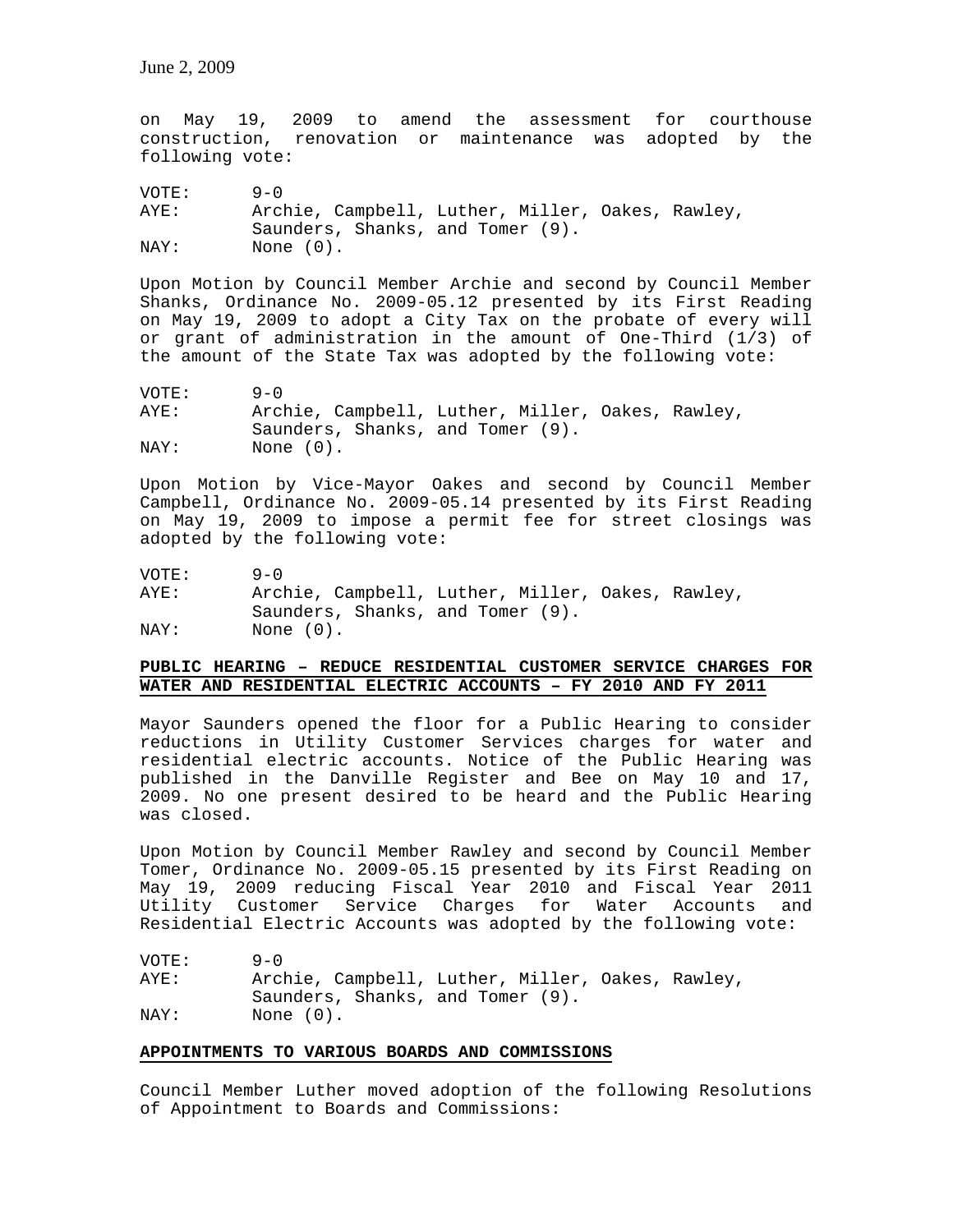Resolution No. 2009-06.01 reappointing Eugene F. Jackson, Jr. as a Member of the Airport Commission.

Resolution No. 2009-06.02 appointing John C. Lippert as a Member of the Airport Commission.

Resolution No. 2009-06.03 appointing L. Hampton Wilkins as a Member of the Airport Commission.

Resolution No. 2009-06.04 reappointing Audrey P. Jackson as a Member of the Dan River Alcohol Safety Action Program Board.

Resolution No. 2009-06.05 appointing Carrie P. Ashe as a Member of the Danville Community College Board of Trustees.

Resolution No. 2009-05.06 reappointing Milo B. Abercrombie as the Chamber of Commerce Representative of the Danville Development Council.

Resolution No. 2009-06.07 appointing Richard G. Barkhouser as a Private Sector Representative of the Danville Development Council.

Resolution No. 2009-06.08 appointing Daniel L. Angell as a Member of the Danville-Pittsylvania Community Services Board.

Resolution No. 2009-06.09 appointing Mary Lee White as a Member of the Danville-Pittsylvania Community Services Board.

Resolution No. 2009-06.10 appointing Jeffrey V. Haley as a Member of the Institute for Advanced Learning and Research Board.

Resolution No. 2009-06.11 reappointing T. Wayne Oakes as the Council Member Representative of the Danville Tourism Board.

Resolution No. 2009-06.12 reappointing Dale B. Castiglione as the Historic Member Representative of the Danville Tourism Board.

Resolution No. 2009-06.13 reappointing David R. Cross as the Attraction Member Representative of the Danville Tourism Board.

Resolution No. 2009-06.14 reappointing Edward T. White as the Educational Member Representative of the Danville Tourism Board.

Resolution No. 2009-06.15 reappointing Kathryn G. Davis as the Media Member Representative of the Danville Tourism Board.

Resolution No. 2009-06.16 reappointing Adam J. Tomer as the Council Member Representative of the Danville Utility Commission.

Resolution No. 2009-06.17 appointing James K. Turpin as the Customer Member-at-Large of the Danville Utility Commission.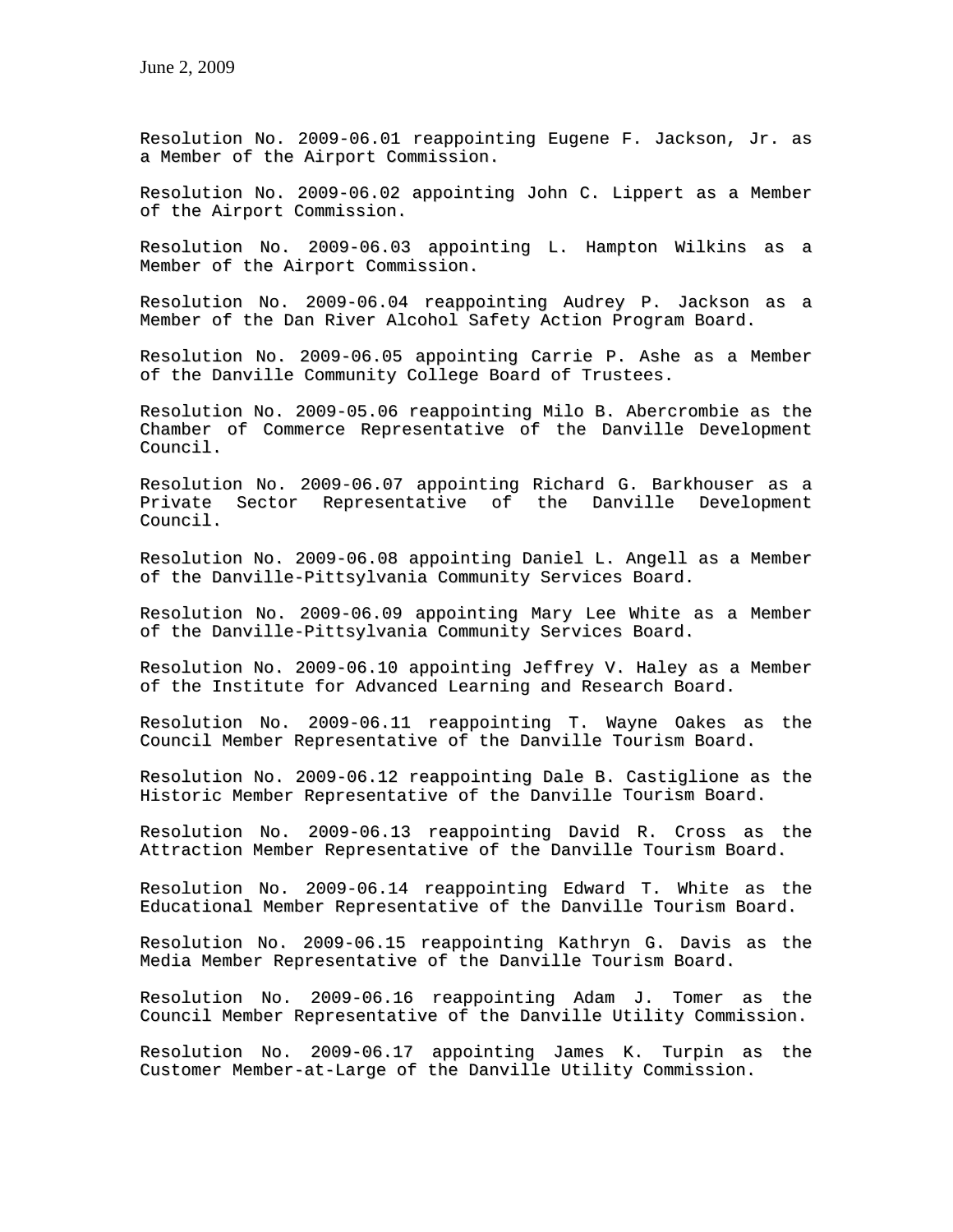Resolution No. 2009-06.18 appointing Shirley W. Crosby as the At-Large Member of the Transportation Advisory Board.

Resolution No. 2009-06.19 appointing Wade E. Key as a City of Danville Member of the Transportation Advisory Board.

Resolution No. 2009-06.20 appointing Judy P. Keesee as a City of Danville Member of the Transportation Advisory Board.

Resolution No. 2009-06.21 appointing L. G. "Larry" Campbell, Jr. as the Council Member Representative of the Transportation Advisory Board.

The Motion was seconded by Council Member Archie and carried by the following vote:

VOTE: 9-0<br>AYE: Arc! Archie, Campbell, Luther, Miller, Oakes, Rawley, Saunders, Shanks, and Tomer (9). NAY: None (0).

### **PUBLIC HEARING–FY 2010 CITY AND CAPITAL IMPROVEMENT BUDGETS**

Mayor Saunders opened the floor for a Public Hearing for consideration of the Fiscal Year 2010 City and Capital Improvement Budgets. Notice of the Public Hearing had been published in the Danville Register and Bee on May 24, 2009.

Mayor Saunders recognized Martinsville's Vice-Mayor Kimball Reynolds and Lynchburg's Vice-Mayor Bert Dodson, Jr. Mr. Reynolds and Mr. Dodson are members of the Executive Committee of the Virginia's First Cities Coalition, a cities-only advocacy group. The men appeared to urge Danville to remain in the Virginia's First Cities organization. The advocacy group is made up of fifteen Virginia cities and works cooperatively with the Virginia Municipal League, Virginia Association of Counties and other organizations to address issues before the General Assembly of interest to those member cities.

Council Member Rawley stated there were obvious benefits in having membership in the Coalition, but in these bad economic times, the City was watching every penny.

Mayor Saunders asked Council to think about this because he felt the City was getting its money's work by being a member of the Virginia First Cities Coalition.

Mr. Tomer said that if this were something that Council wanted to reconsider, the proposed budget would have to be amended. In response to Mayor Saunders, City Attorney Whitfield advised the budget Resolutions could be presented for First Reading during this meeting and considered for final adoption at the June 16 Council Meeting. Council agreed to do so.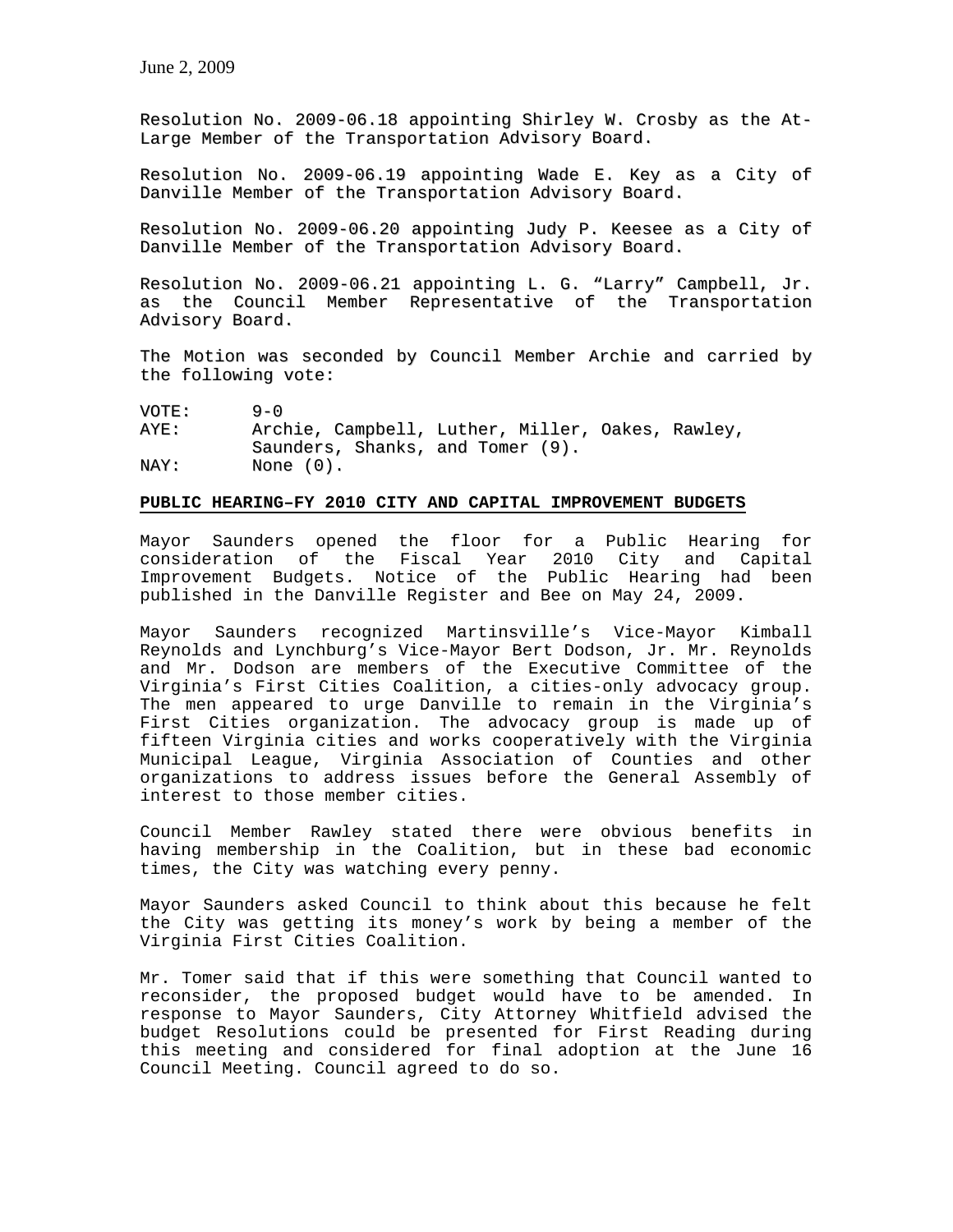No one further desired to be heard and the Public Hearing was closed.

Upon Motion by Council Member Shanks and second by Council Member Archie, a Resolution entitled:

RESOLUTION NO. 2009-06.22

A RESOLUTION APPROVING THE BUDGETS OF THE VARIOUS FUNDS OF THE CITY OF DANVILLE FOR THE FISCAL YEAR ENDING JUNE 30, 2010

was presented by its First Reading for final action during the June 16, 2009 Regular Council Meeting.

Upon Motion by Council Member Miller and second by Vice-Mayor Oakes, a Resolution entitled:

RESOLUTION NO. 2009-06.23

A RESOLUTION APPROVING THE FISCAL YEAR 2010 CAPITAL IMPROVEMENTS PLAN FOR THE CITY OF DANVILLE, VIRGINIA

was presented by its First Reading for final action during the June 16, 2009 Regular Council Meeting.

Upon Motion by Council Member Miller and second by Vice-Mayor Oakes, an Ordinance entitled:

ORDINANCE NO. 2009-06.01

BUDGET APPROPRIATION ORDINANCE FOR FISCAL YEAR 2010

was presented by its First Reading, as required by City Charter, to lie over before final adoption.

# **PUBLIC HEARING-FEDERAL TRANSIT ACT GRANT APPLICATION**

Mayor Saunders opened the floor for a Public Hearing to consider authorizing an application to be submitted to the Federal Transit Administration for Mass Transit funding for Fiscal Year 2010. Notice of the Public Hearing was published in the Danville Register and Bee on May 22 and 29, 2009. No one present desired to be heard and the Public Hearing was closed.

Council Member Rawley moved adoption of a Resolution entitled:

# RESOLUTION NO. 2009-06.24

A RESOLUTION CONFIRMING AND RATIFYING THE FILING OF AN APPLICATION BY THE CITY TO THE U. S. DEPARTMENT OF TRANSPORTATION FOR GRANTS UNDER THE FEDERAL TRANSIT ACT, AS AMENDED.

The Motion was seconded by Council Member Campbell and carried by the following vote: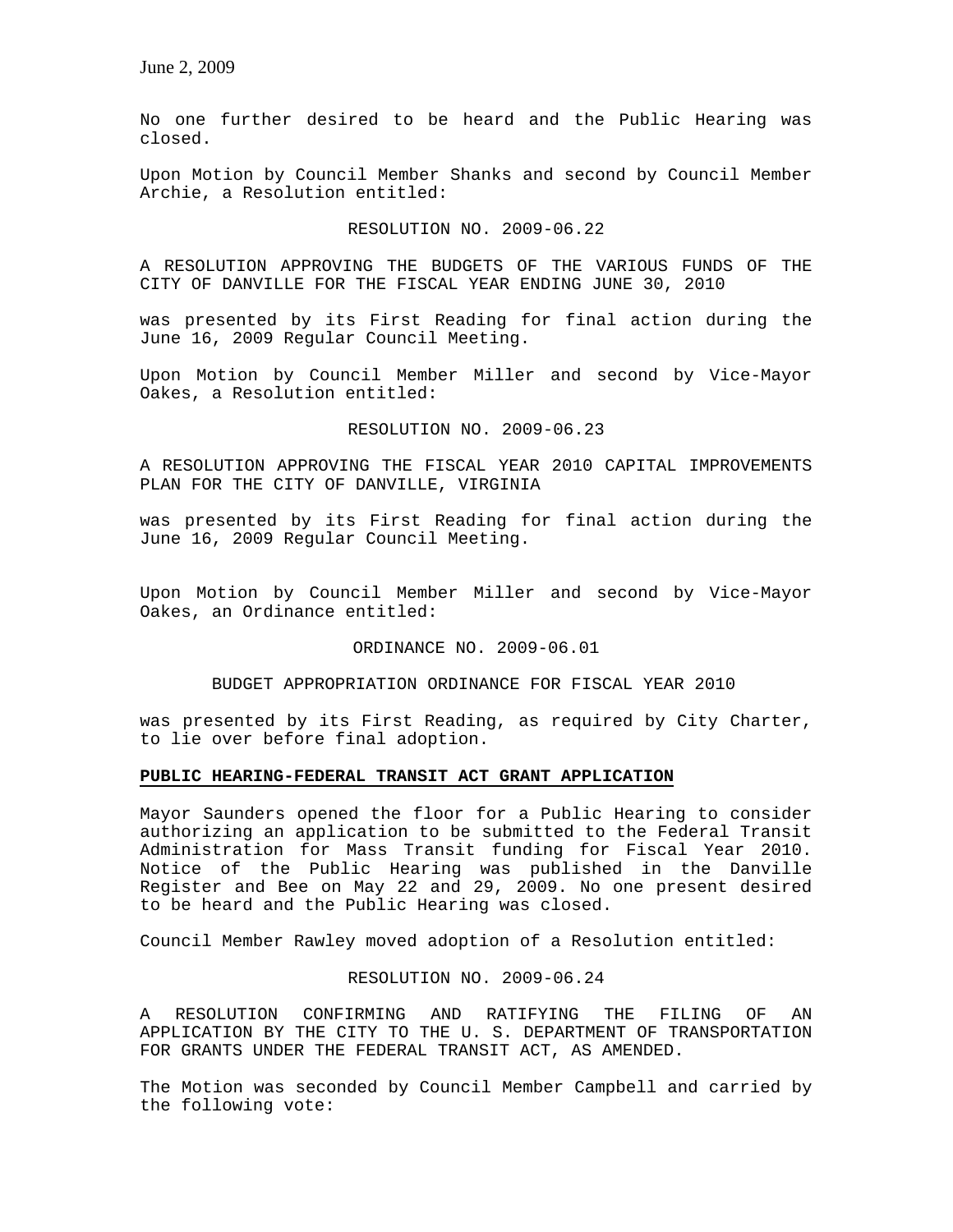VOTE: 9-0 AYE: Archie, Campbell, Luther, Miller, Oakes, Rawley, Saunders, Shanks, and Tomer (9). NAY: None (0).

# **PUBLIC HEARING - VIRGINIA DEPARTMENT OF RAIL & PUBLIC TRANSPORTATION OPERATING GRANT**

Mayor Saunders opened the floor for a Public Hearing to consider authorizing an application to be submitted to the Virginia Department of Rail and Public Transportation for Mass Transit funding for FY 2010. Notice of the Public Hearing was published in the Danville Register and Bee on May 22 and 29, 2009. No one present desired to be heard and the Public Hearing was closed.

Council Member Campbell moved adoption of a Resolution entitled:

#### RESOLUTION NO. 2009-06.25

A RESOLUTION AUTHORIZING AN APPLICATION BY THE CITY TO THE VIRGINIA DEPARTMENT OF RAIL AND PUBLIC TRANSPORTATION FOR AN OPERATING GRANT FOR ELIGIBLE FUEL, TIRE AND MAINTENANCE COSTS AND ADMINISTRATIVE COSTS FOR PUBLIC TRANSPORTATION FOR FISCAL YEAR 2010.

The Motion was seconded by Council Member Campbell and carried by the following vote:

VOTE: 9-0

AYE: Archie, Campbell, Luther, Miller, Oakes, Rawley, Saunders, Shanks, and Tomer (9). NAY: None  $(0)$ .

#### **AMEND PERSONNEL SYSTEM OF THE CITY OF DANVILLE**

Council Member Archie moved adoption of an Ordinance entitled:

ORDINANCE NO. 2009-06.02

AN ORDINANCE AMENDING THE PERSONNEL SYSTEM OF THE CITY OF<br>DANVILLE, AS AMENDED, PROVIDING FOR THE CLASSIFICATION, DANVILLE, AS AMENDED, PROVIDING FOR THE CLASSIFICATION, COMPENSATION AND EMPLOYEE DEVELOPMENT FOR EMPLOYMENT POSITIONS OF THE CITY.

The Motion was seconded by Council Member Tomer and carried by the following vote:

VOTE: 9-0 AYE: Archie, Campbell, Luther, Miller, Oakes, Rawley, Saunders, Shanks, and Tomer (9). NAY: None (0).

At the request of Mr. Luther, City Manager Lacy agreed to provide a report to Council relative to the number of detectives in the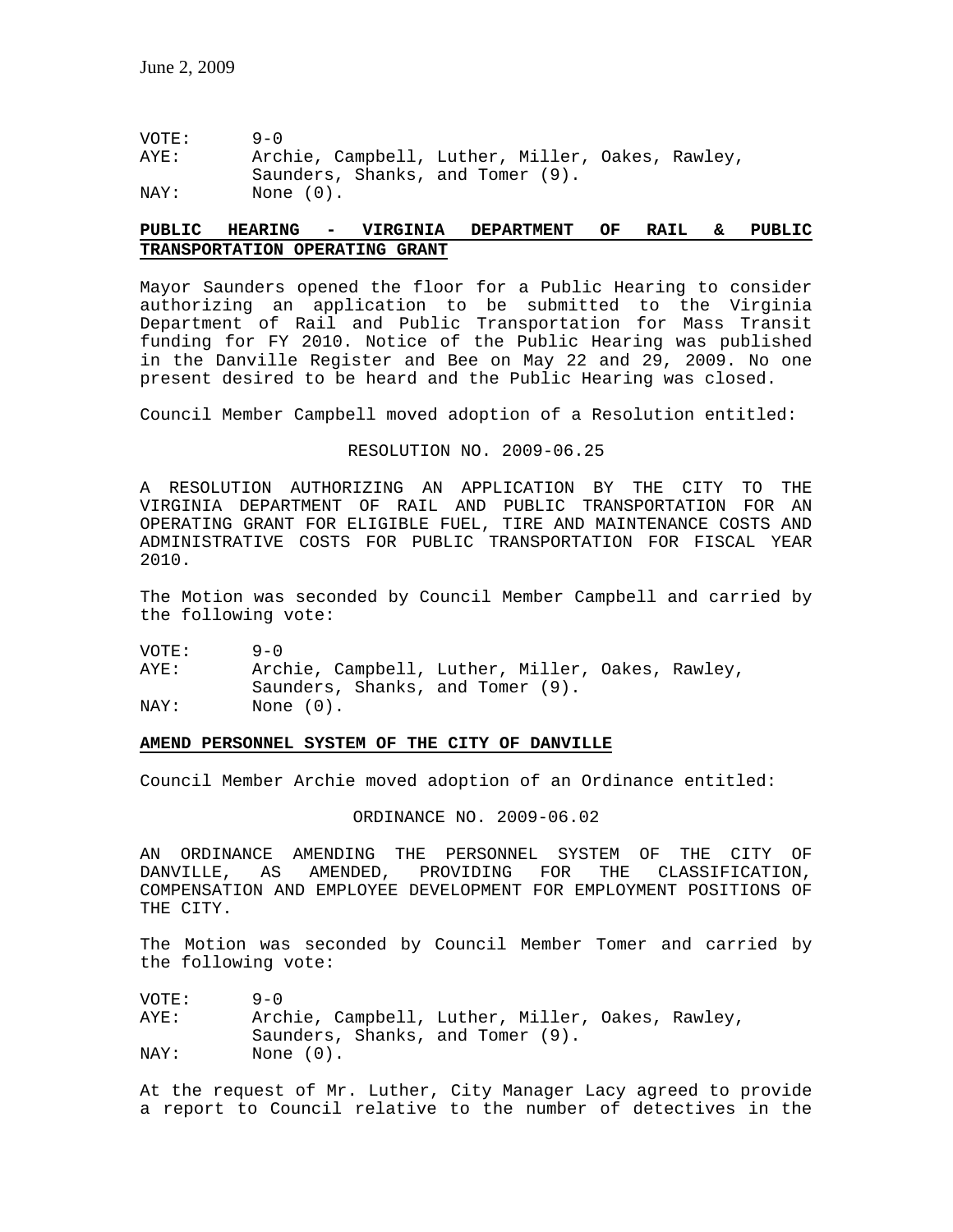Police Department. Mr. Luther had expressed concern that the number of police detectives were being cut in half from 6 to 3 and did not feel comfortable with the idea that detectives were being rotated from job to job within the Police Department. He felt experienced detectives were necessary on any Police force and should remain within the detective division.

Mayor Saunders called for a recess at 8:32 P.M. The Meeting was reconvened at 8:45 P.M.

### **BUDGET AMENDMENT FY 2009 – HEALTH INSURANCE COSTS FY 2009**

Upon Motion by Council Member Miller and second by Council Member Campbell, an Ordinance entitled:

#### ORDINANCE NO. 2009-06.03

AN ORDINANCE AMENDING THE FISCAL YEAR 200 BUDGET APPROPRIATION ORDINANCE PROVIDING A TRANSFER FROM THE GENERAL FUND RESERVED FUND BALANCE NOT TO EXCEED \$250,000 TO COVER ANTICIPATED OVER-EXPENDITURE OF GROUP HEALTH INSURANCE COSTS FOR FISCAL YEAR 2009

was presented by its First Reading, as required by City Charter, to lie over before final adoption.

# **BUDGET AMENDMENT FY 2009 – ANGLERS PARK TRAILHEAD IMPROVEMENTS**

Upon Motion by Council Member Luther and second by Council Member Rawley, an Ordinance entitled:

### ORDINANCE NO. 2009-06.04

AN ORDINANCE AMENDING THE FISCAL YEAR 2009 BUDGET APPROPRIATION ORDINANCE BY INCREASING REVENUES TO PROVIDE FOR A GRANT FROM THE FEDERAL HIGHWAY ADMINISTRATION AND THE VIRGINIA DEPARTMENT OF CONSERVATION AND RECREATION IN THE AMOUNT OF \$150,000 FOR ANGLERS PARK-RIVERWALK TRAILHEAD IMPROVEMENTS

was presented by its First Reading, as required by City Charter, to lie over before final adoption.

# **BUDGET AMENDMENT FY 2009 – AID TO DEPENDENT CHILDREN-FOSTER CARE**

Upon Motion by Council Member Archie and second by Council Member Campbell, an Ordinance entitled:

ORDINANCE NO. 2009-06.05

AN ORDINANCE AMENDING THE FISCAL YEAR 2009 BUDGET APPROPRIATION ORDINANCE ANTICIPATING ADDITIONAL FUNDS FROM THE VIRGINIA DEPARTMENT OF SOCIAL SERVICES IN THE AMOUNT OF \$360,205 FOR FUNDING FOR THE AID TO FAMILIES WITH DEPENDENT CHILDREN-FOSTER CARE (AFDC-FC) PROGRAM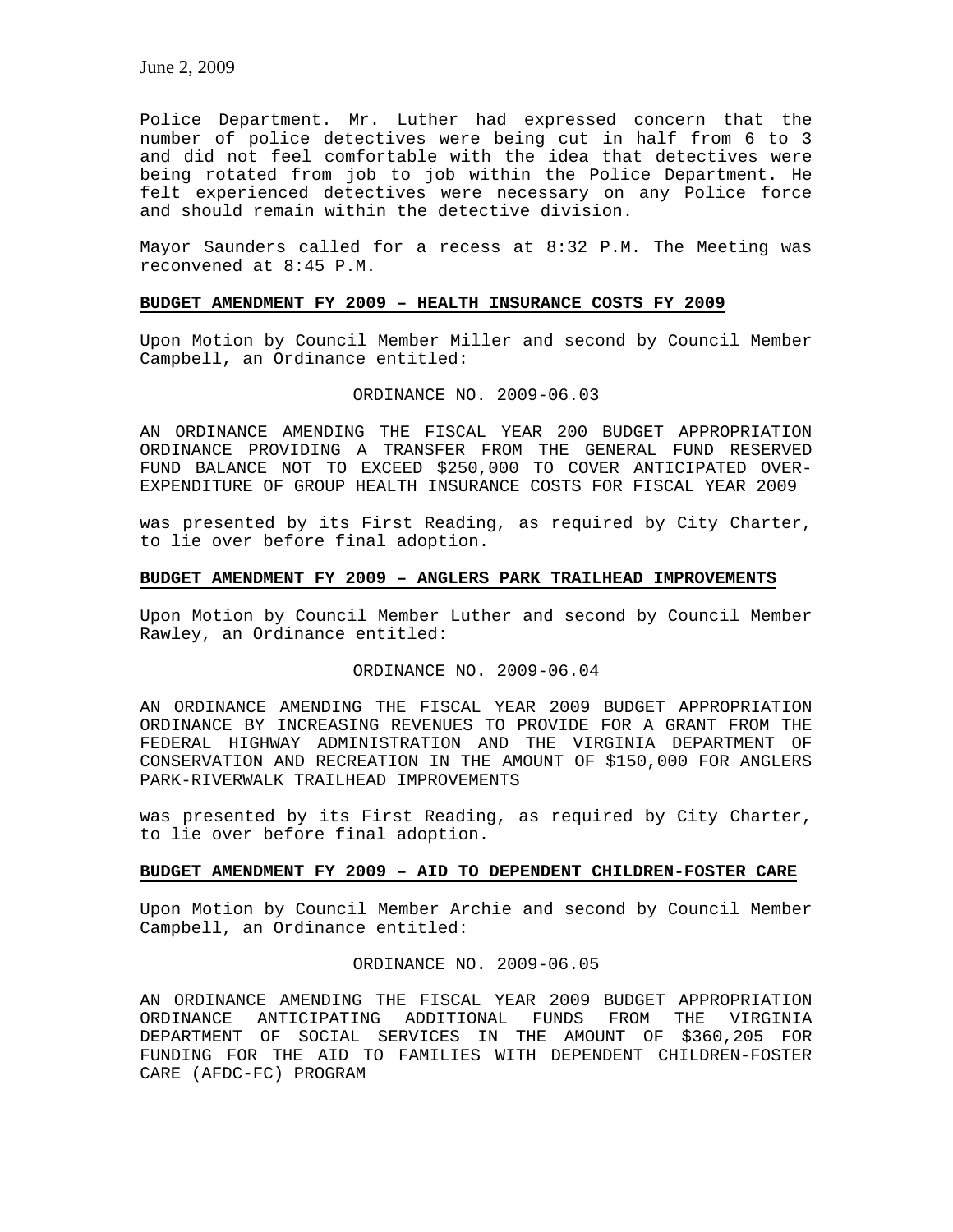was presented by its First Reading, as required by City Charter, to lie over before final adoption.

# **BUDGET AMENDMENT FY 2009–VIRGINIA DEPARTMENT OF EMERGENCY MANAGEMENT GRANT FUNDS**

Upon Motion by Council Member Archie and second by Vice-Mayor Oakes, an Ordinance entitled:

# ORDINANCE NO. 2009-06.06

AN ORDINANCE AMENDING THE FISCAL YEAR 2009 BUDGET APPROPRIATION ORDINANCE TO PROVIDE FOR A GRANT FROM THE VIRGINIA DEPARTMENT OF EMERGENCY MANAGEMENT IN AN AMOUNT OF \$60,000 FOR UPGRADES TO THE DANVILLE REGIONAL HAZARDOUS MATERIALS RESPONSE TEAM AND APPROPRIATING SAME

was presented by its First Reading, as required by City Charter, to lie over before final adoption.

### **BUDGET AMENDMENT – FY 2009 – VIRGINIA WIRELESS E911 GRANT**

Upon Motion by Council Member Campbell and second by Vice-Mayor Oakes, an Ordinance entitled:

#### ORDINANCE NO. 2009-06.07

AN ORDINANCE AMENDING THE FISCAL YEAR 2009 BUDGET APPROPRIATION ORDINANCE TO PROVIDE FOR A GRANT IN THE AMOUNT OF \$54,083 FROM THE VIRGINIA WIRELESS E-911 SERVICES BOARD PUBLIC SAFETY ANSWERING POINT GRANT

was presented by its First Reading, as required by City Charter, to lie over before final adoption.

### **TOBACCO INDEMNIFICATION & COMMUNITY REVITALIZATION GRANT**

Council Member Luther moved adoption of a Resolution entitled:

# RESOLUTION NO. 2009-06.26

A RESOLUTION AUTHORIZING THE CITY OF DANVILLE TO SUBMIT AN APPLICATION TO THE VIRGINIA TOBACCO INDEMNIFICATION AND COMMUNITY REVITALIZATION COMMISSION FOR AN AWARD UNDER THEIR NEW RESERVE FUND GRANT PROGRAM.

The Motion was seconded by Council Member Rawley and carried by the following vote:

| VOTE: | $9 - 0$                                          |
|-------|--------------------------------------------------|
| AYE:  | Archie, Campbell, Luther, Miller, Oakes, Rawley, |
|       | Saunders, Shanks, and Tomer (9).                 |
| NAY:  | None $(0)$ .                                     |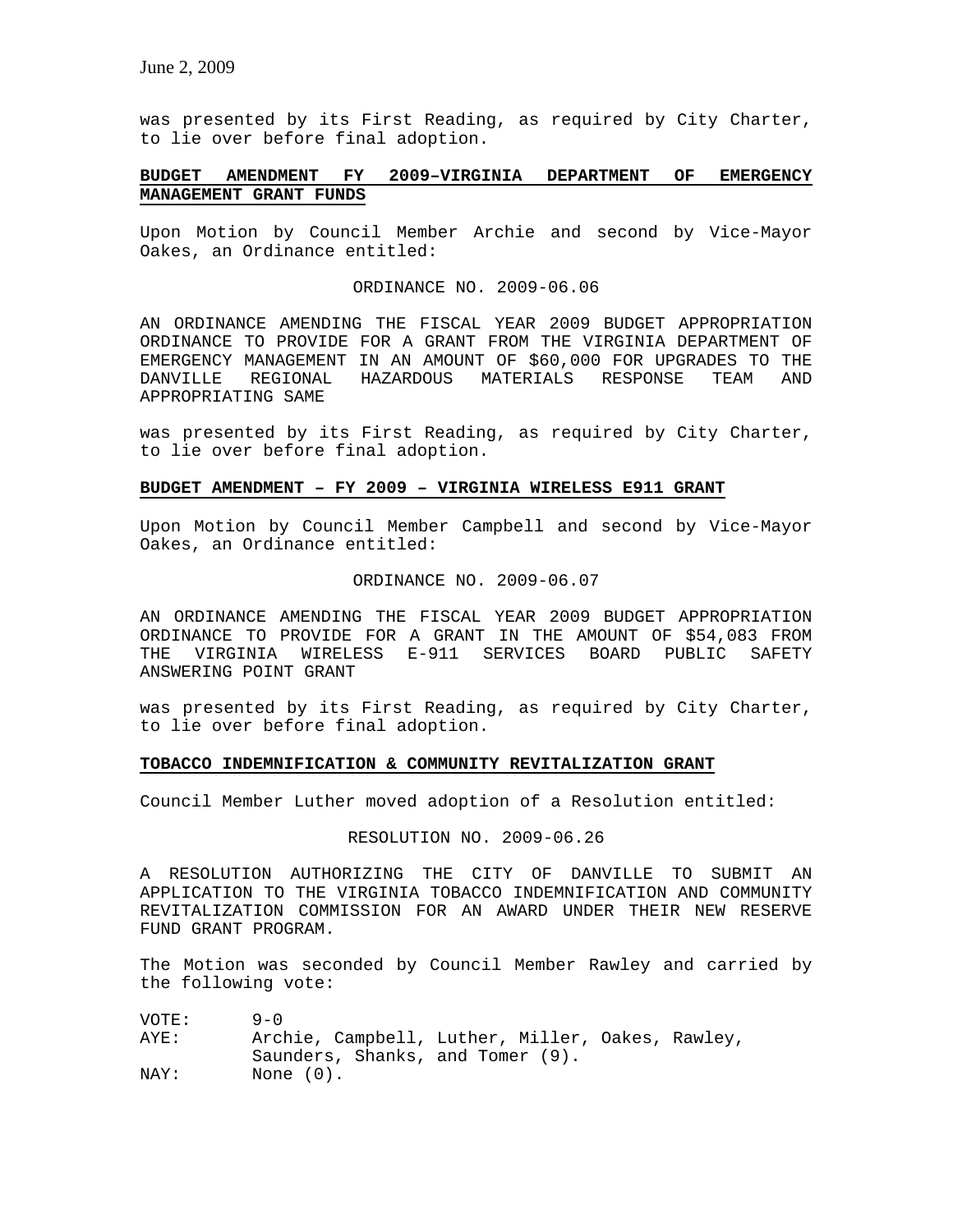# **AWARD GOODMAN & COMPANY CONTRACT FOR CITY'S ANNUAL AUDIT**

Council Member Miller moved adoption of a Resolution entitled:

RESOLUTION NO. 2009-06.27

A RESOLUTION AWARDING THE ANNUAL AUDIT OF LOCAL GOVERNMENT RECORDS CONTRACT TO GOODMAN AND COMPANY, INDEPENDENT AUDITORS.

The Motion was seconded by Council Member Rawley and carried by the following vote:

VOTE: 9-0<br>AYE: Arcl Archie, Campbell, Luther, Miller, Oakes, Rawley, Saunders, Shanks, and Tomer (9). NAY: None  $(0)$ .

#### **AGREEMENT – CITY & VDOT – FRANKLIN TURNPIKE EXTENSION PROJECT**

Council Member Shanks moved adoption of a Resolution entitled:

RESOLUTION NO. 2009-06.28

A RESOLUTION AUTHORIZING AND APPROVING AN AGREEMENT BETWEEN THE CITY OF DANVILLE AND THE COMMONWEALTH OF VIRGINIA DEPARTMENT OF TRANSPORTATION PROVIDING FOR THE ADJUSTMENT OF GAS, SANITARY SEWER AND WATER FACILITIES TO ALLOW FOR CONSTRUCTION OF FRANKLIN TURNPIKE EXTENSION FROM NORTH MAIN STREET TO THE ROUTE 29 BYPASS.

The Motion was seconded by Council Member Tomer and carried by the following vote:

VOTE: 9-0 AYE: Archie, Campbell, Luther, Miller, Oakes, Rawley, Saunders, Shanks, and Tomer (9).<br>NAY: None (0). None (0).

### **AMEND FY 2008 ACTION PLAN – INVESTMENT & RECOVERY CDBG-R FUNDS**

Council Member Tomer moved adoption of a Resolution entitled:

RESOLUTION NO. 2009-06.29

A RESOLUTION APPROVING THE AMENDMENT TO THE FISCAL YEAR 2008-2009 ACTION PLAN TO INCLUDE AMERICAN RECOVERY AND REINVESTMENT ACT CDBG-R FUNDS.

The Motion was seconded by Council Member Archie and carried by the following vote:

VOTE: 9-0 AYE: Archie, Campbell, Luther, Miller, Oakes, Rawley, Saunders, Shanks, and Tomer (9). NAY: None  $(0)$ .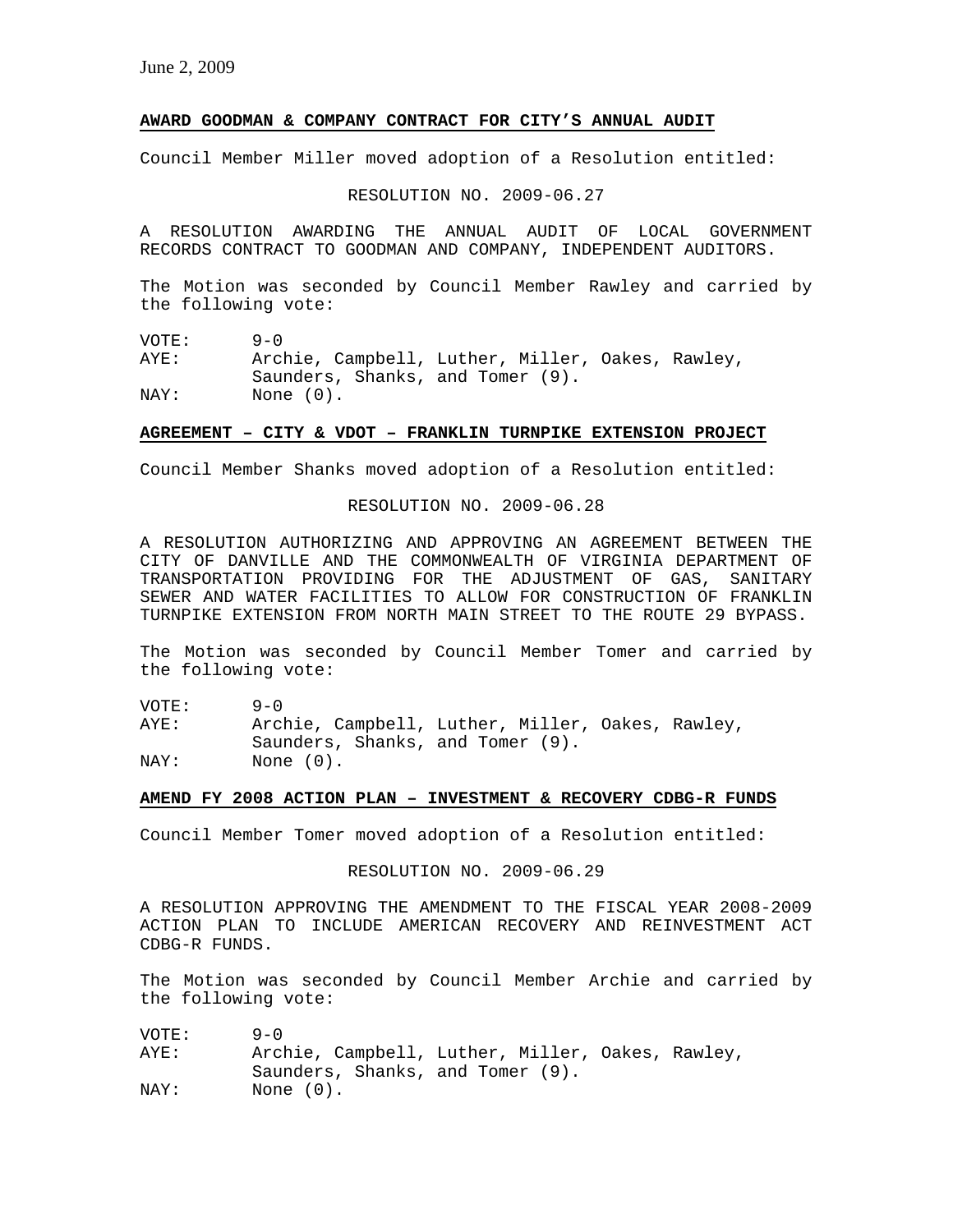### **COMMUNICATIONS**

There were no communications from the City Manager, City Attorney, and City Clerk.

# **ROLL CALL**

Each Council Member congratulated and welcomed Deputy City Manager Joe King.

Council Member Archie reported that there were 204 graduates of the Adult GED program. She commended the City school staff for its continued excellence in educating our citizens.

Council Member Campbell praised the Virginia International Raceway (VIR) program that continues to bring jobs and revenues to our region.

Council Member Luther expressed concern the sales and meals tax did not meet the budget projections and that Personal Property and Real Estate Taxes may also not meet projections. Many citizens were delaying the purchase of high-price items, such as new automobiles, due to poor economic conditions. That has a tremendous effect on the City's revenues. Mr. Luther commended the City's budget staff for their excellence in putting together the budget.

Vice-Mayor Oakes congratulated the administration for the receipt of an AA+ bond rating and commended the budget team for an outstanding job.

Council Member Rawley, commenting on the recent Employee Service Awards, noted the City had three employees who had 50 or more years of service to the City. He congratulated Norma Adams, Melba Tanksley and Rudy Montgomery.

Council Member Shanks stated he was amazed at the number of employees who had 20, 25, and 30 years of employment with the City. He said that speaks well of the City administration's diligence in working to keep good employees. Mr. Shanks said he had noticed parking lots in certain shopping areas of the City that may not be up to par, such as uneven or broken pavement with grass growing in the broken places. City Manager Lacy agreed to investigate what could be done about the unsightly parking lots.

Council Member Tomer voiced concern about the Langston track that is a state of disrepair. Mr. Lacy agreed to investigate the matter.

The Meeting adjourned at 9:02 P.M.

\_\_\_\_\_\_\_\_\_\_\_\_\_\_\_\_\_\_\_\_\_\_\_\_\_\_\_\_\_\_\_